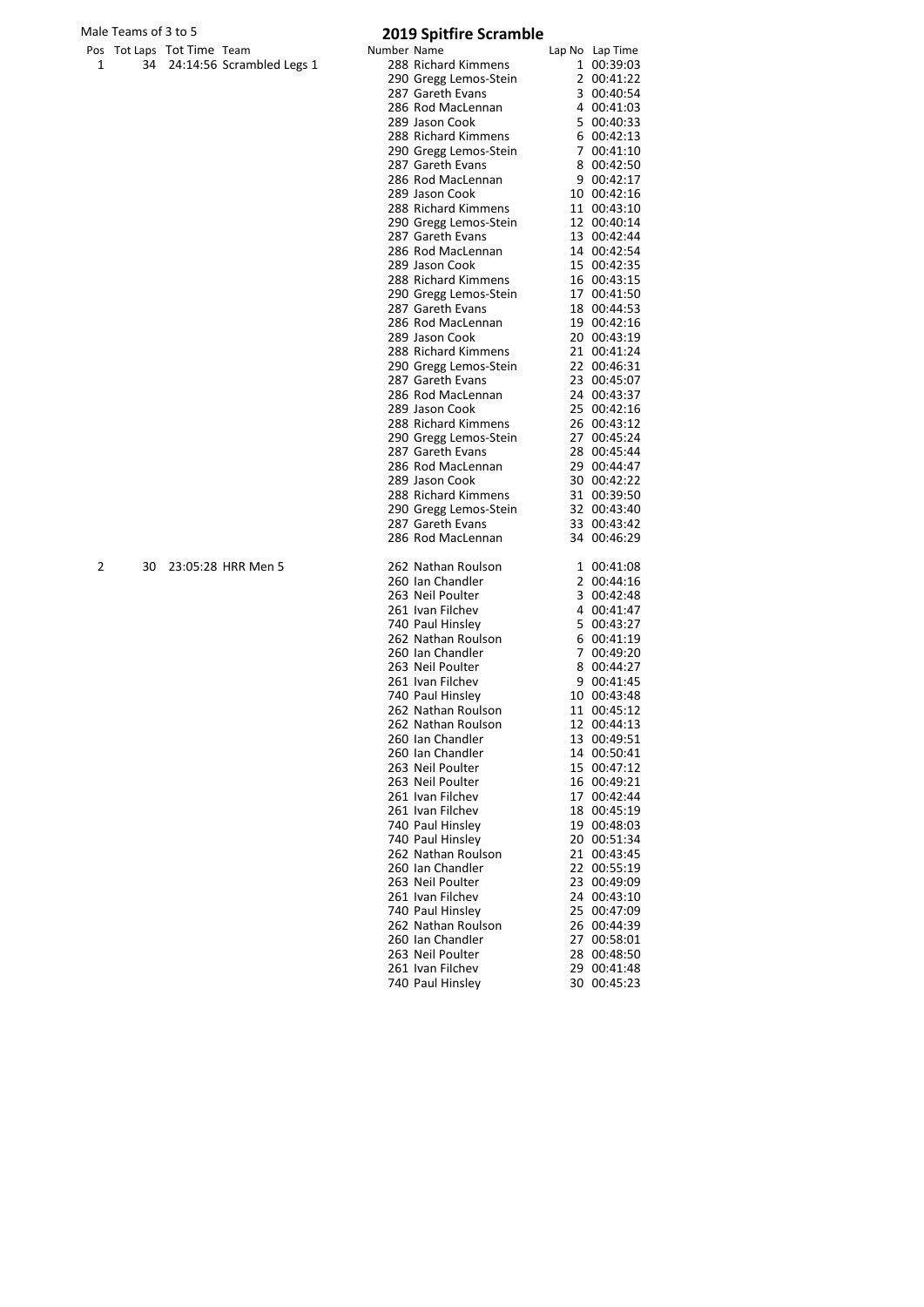|   | Male Teams of 3 to 5 |                            |                               |             | <b>2019 Spitfire Scramble</b>            |                            |
|---|----------------------|----------------------------|-------------------------------|-------------|------------------------------------------|----------------------------|
|   |                      | Pos Tot Laps Tot Time Team |                               | Number Name |                                          | Lap No Lap Time            |
| 3 |                      |                            | 28 23:49:24 Happy to be here! |             | 249 Gary Critchett<br>253 Dean Saunders  | 1 00:39:41                 |
|   |                      |                            |                               |             | 251 Kieran Kavanagh                      | 2 00:42:31<br>3 00:51:49   |
|   |                      |                            |                               |             | 252 Liam Kavanagh                        | 4 00:49:24                 |
|   |                      |                            |                               |             | 250 Noel Gillett                         | 5 00:49:27                 |
|   |                      |                            |                               |             | 249 Gary Critchett                       | 6 00:40:06                 |
|   |                      |                            |                               |             | 253 Dean Saunders<br>251 Kieran Kavanagh | 7 00:43:08<br>8 00:52:31   |
|   |                      |                            |                               |             | 252 Liam Kavanagh                        | 9 00:52:12                 |
|   |                      |                            |                               |             | 250 Noel Gillett                         | 10 00:51:57                |
|   |                      |                            |                               |             | 249 Gary Critchett                       | 11 00:40:35                |
|   |                      |                            |                               |             | 253 Dean Saunders<br>251 Kieran Kavanagh | 12 00:43:14<br>13 00:52:32 |
|   |                      |                            |                               |             | 252 Liam Kavanagh                        | 14 01:01:47                |
|   |                      |                            |                               |             | 250 Noel Gillett                         | 15 00:57:49                |
|   |                      |                            |                               |             | 249 Gary Critchett                       | 16 00:48:00                |
|   |                      |                            |                               |             | 253 Dean Saunders<br>253 Dean Saunders   | 17 00:48:48<br>18 00:53:33 |
|   |                      |                            |                               |             | 251 Kieran Kavanagh                      | 19 00:55:08                |
|   |                      |                            |                               |             | 250 Noel Gillett                         | 20 00:58:32                |
|   |                      |                            |                               |             | 249 Gary Critchett                       | 21 00:46:11                |
|   |                      |                            |                               |             | 249 Gary Critchett<br>253 Dean Saunders  | 22 00:47:38<br>23 00:59:30 |
|   |                      |                            |                               |             | 251 Kieran Kavanagh                      | 24 00:54:12                |
|   |                      |                            |                               |             | 252 Liam Kavanagh                        | 25 01:07:06                |
|   |                      |                            |                               |             | 250 Noel Gillett                         | 26 01:03:22                |
|   |                      |                            |                               |             | 249 Gary Critchett                       | 27 00:42:38                |
|   |                      |                            |                               |             | 251 Kieran Kavanagh                      | 28 00:56:03                |
| 4 | 26                   |                            | 19:48:51 Colours Running Club |             | 216 Richard Phillips                     | 1 00:39:12                 |
|   |                      |                            |                               |             | 214 Alex Jeffreys                        | 2 00:39:54                 |
|   |                      |                            |                               |             | 213 Chris Hook<br>215 Hugh Lund          | 3 00:42:11<br>4 00:46:25   |
|   |                      |                            |                               |             | 217 Omeed Starmer                        | 5 00:46:43                 |
|   |                      |                            |                               |             | 216 Richard Phillips                     | 6 00:40:04                 |
|   |                      |                            |                               |             | 214 Alex Jeffreys<br>213 Chris Hook      | 7 00:41:33<br>8 00:45:19   |
|   |                      |                            |                               |             | 215 Hugh Lund                            | 9 00:46:04                 |
|   |                      |                            |                               |             | 217 Omeed Starmer                        | 10 00:48:04                |
|   |                      |                            |                               |             | 216 Richard Phillips                     | 11 00:41:37                |
|   |                      |                            |                               |             | 214 Alex Jeffreys<br>217 Omeed Starmer   | 12 00:38:07<br>13 00:54:22 |
|   |                      |                            |                               |             | 213 Chris Hook                           | 14 00:49:51                |
|   |                      |                            |                               |             | 216 Richard Phillips                     | 15 00:45:57                |
|   |                      |                            |                               |             | 216 Richard Phillips                     | 16 00:48:43<br>17 00:42:34 |
|   |                      |                            |                               |             | 214 Alex Jeffreys<br>214 Alex Jeffreys   | 18 00:41:15                |
|   |                      |                            |                               |             | 215 Hugh Lund                            | 19 00:50:20                |
|   |                      |                            |                               |             | 215 Hugh Lund                            | 20 00:52:12                |
|   |                      |                            |                               |             | 213 Chris Hook                           | 21 00:57:31                |
|   |                      |                            |                               |             | 215 Hugh Lund<br>216 Richard Phillips    | 22 00:55:35<br>23 00:46:11 |
|   |                      |                            |                               |             | 214 Alex Jeffreys                        | 24 00:42:35                |
|   |                      |                            |                               |             | 214 Alex Jeffreys                        | 25 00:40:19                |
|   |                      |                            |                               |             | 213 Chris Hook                           | 26 00:46:13                |
| 5 | 26                   |                            | 23:54:19 Ultra Willy          |             | 314 Rob Smith                            | 1 00:44:24                 |
|   |                      |                            |                               |             | 314 Rob Smith<br>311 Lewis Clarke        | 2 00:46:44                 |
|   |                      |                            |                               |             | 312 James Hunt                           | 3 00:46:18<br>4 00:54:19   |
|   |                      |                            |                               |             | 313 Will Kirk                            | 5 00:38:36                 |
|   |                      |                            |                               |             | 313 Will Kirk                            | 6 00:39:49                 |
|   |                      |                            |                               |             | 311 Lewis Clarke                         | 7 00:48:34                 |
|   |                      |                            |                               |             | 312 James Hunt<br>313 Will Kirk          | 8 00:53:15<br>9 00:44:15   |
|   |                      |                            |                               |             | 311 Lewis Clarke                         | 10 00:51:27                |
|   |                      |                            |                               |             | 312 James Hunt                           | 11 01:02:19                |
|   |                      |                            |                               |             | 313 Will Kirk<br>311 Lewis Clarke        | 12 00:47:24<br>13 00:58:22 |
|   |                      |                            |                               |             | 311 Lewis Clarke                         | 14 01:06:38                |
|   |                      |                            |                               |             | 313 Will Kirk                            | 15 00:55:48                |
|   |                      |                            |                               |             | 313 Will Kirk<br>313 Will Kirk           | 16 00:53:29                |
|   |                      |                            |                               |             | 312 James Hunt                           | 17 01:03:13<br>18 01:18:27 |
|   |                      |                            |                               |             | 312 James Hunt                           | 19 01:15:24                |
|   |                      |                            |                               |             | 311 Lewis Clarke                         | 20 01:43:56                |
|   |                      |                            |                               |             | 314 Rob Smith<br>314 Rob Smith           | 21 00:47:33<br>22 00:47:58 |
|   |                      |                            |                               |             | 314 Rob Smith                            | 23 00:51:20                |
|   |                      |                            |                               |             | 313 Will Kirk                            | 24 00:42:21                |
|   |                      |                            |                               |             | 312 James Hunt<br>313 Will Kirk          | 25 01:04:45<br>26 00:47:41 |
|   |                      |                            |                               |             |                                          |                            |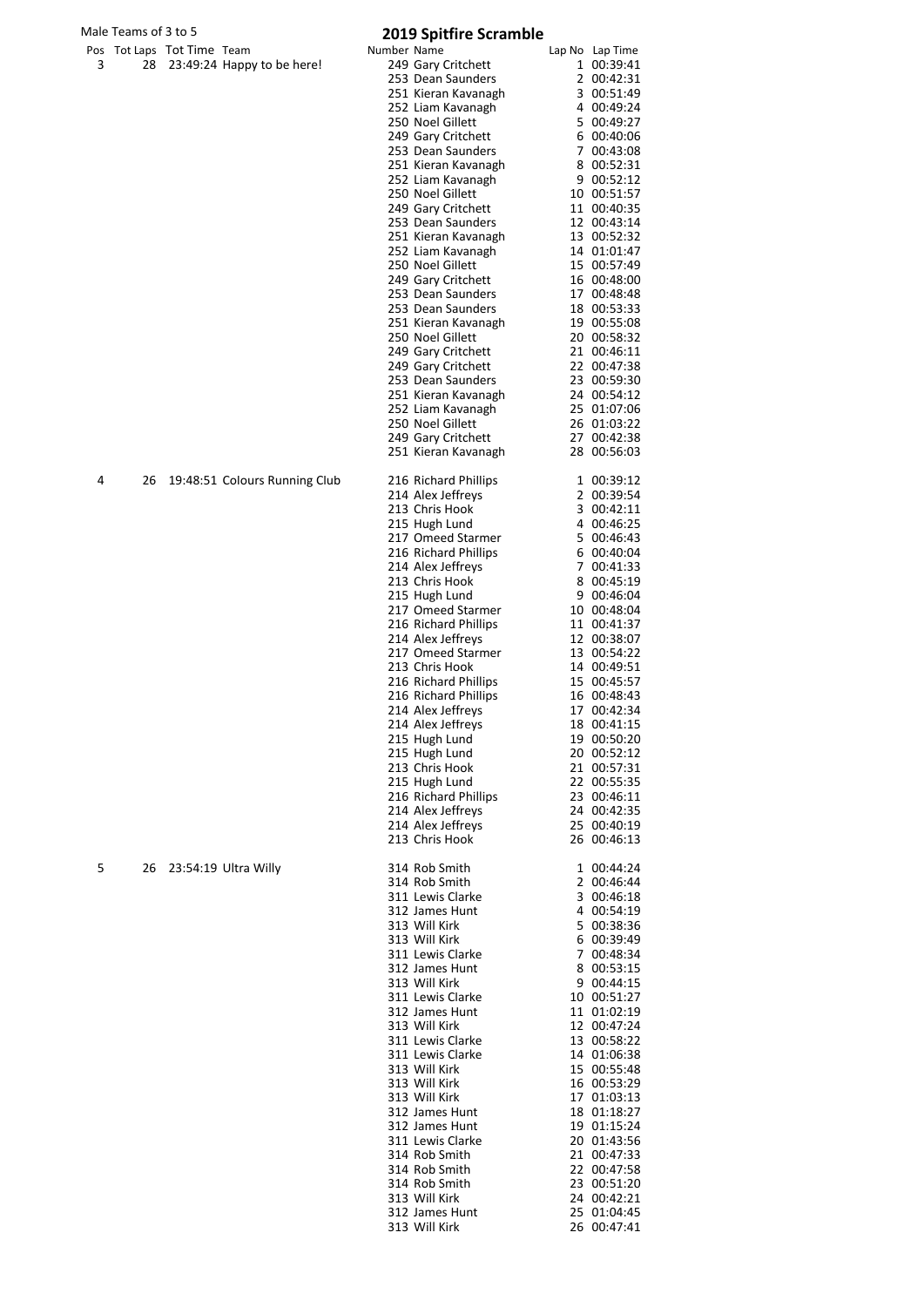|   | Male Teams of 3 to 5 |                            |                            |             | <b>2019 Spitfire Scramble</b>              |                            |
|---|----------------------|----------------------------|----------------------------|-------------|--------------------------------------------|----------------------------|
|   |                      | Pos Tot Laps Tot Time Team |                            | Number Name |                                            | Lap No Lap Time            |
| 6 | 26                   |                            | 24:29:51 Jog4Jasper        |             | 265 Stuart Darney                          | 1 00:54:58                 |
|   |                      |                            |                            |             | 264 Scott Darney<br>266 Sean Darney        | 2 00:44:47<br>3 00:43:55   |
|   |                      |                            |                            |             | 265 Stuart Darney                          | 4 00:56:34                 |
|   |                      |                            |                            |             | 265 Stuart Darney                          | 5 00:59:01                 |
|   |                      |                            |                            |             | 264 Scott Darney                           | 6 00:57:17                 |
|   |                      |                            |                            |             | 264 Scott Darney                           | 7 00:48:52                 |
|   |                      |                            |                            |             | 266 Sean Darney<br>266 Sean Darney         | 8 00:44:26<br>9 00:45:09   |
|   |                      |                            |                            |             | 265 Stuart Darney                          | 10 01:03:18                |
|   |                      |                            |                            |             | 265 Stuart Darney                          | 11 01:08:38                |
|   |                      |                            |                            |             | 265 Stuart Darney                          | 12 01:20:06                |
|   |                      |                            |                            |             | 264 Scott Darney<br>264 Scott Darney       | 13 00:52:41<br>14 00:56:16 |
|   |                      |                            |                            |             | 264 Scott Darney                           | 15 01:07:28                |
|   |                      |                            |                            |             | 266 Sean Darney                            | 16 00:48:44                |
|   |                      |                            |                            |             | 266 Sean Darney                            | 17 00:50:39                |
|   |                      |                            |                            |             | 266 Sean Darney                            | 18 00:47:33                |
|   |                      |                            |                            |             | 265 Stuart Darney<br>264 Scott Darney      | 19 01:30:37<br>20 01:02:07 |
|   |                      |                            |                            |             | 266 Sean Darney                            | 21 00:47:59                |
|   |                      |                            |                            |             | 266 Sean Darney                            | 22 00:50:02                |
|   |                      |                            |                            |             | 265 Stuart Darney                          | 23 01:14:40                |
|   |                      |                            |                            |             | 264 Scott Darney                           | 24 00:47:04<br>25 00:50:44 |
|   |                      |                            |                            |             | 266 Sean Darney<br>264 Scott Darney        | 26 00:56:16                |
|   |                      |                            |                            |             |                                            |                            |
| 7 | 25                   |                            | 24:09:18 Mudda Fudders + 1 |             | 280 Sam Snelling                           | 1 00:50:27                 |
|   |                      |                            |                            |             | 280 Sam Snelling<br>277 David Baker        | 2 01:00:11<br>3 00:50:45   |
|   |                      |                            |                            |             | 278 Tom Flint                              | 4 00:50:44                 |
|   |                      |                            |                            |             | 281 David Zidane                           | 5 00:44:40                 |
|   |                      |                            |                            |             | 281 David Zidane                           | 6 01:01:40                 |
|   |                      |                            |                            |             | 279 Vince Shelley<br>277 David Baker       | 7 00:46:19<br>8 00:54:29   |
|   |                      |                            |                            |             | 278 Tom Flint                              | 9 00:54:04                 |
|   |                      |                            |                            |             | 279 Vince Shelley                          | 10 00:52:18                |
|   |                      |                            |                            |             | 280 Sam Snelling                           | 11 00:53:27                |
|   |                      |                            |                            |             | 281 David Zidane                           | 12 00:50:19                |
|   |                      |                            |                            |             | 277 David Baker<br>278 Tom Flint           | 13 00:58:45<br>14 00:58:35 |
|   |                      |                            |                            |             | 279 Vince Shelley                          | 15 01:00:18                |
|   |                      |                            |                            |             | 280 Sam Snelling                           | 16 01:09:57                |
|   |                      |                            |                            |             | 281 David Zidane                           | 17 01:05:00                |
|   |                      |                            |                            |             | 277 David Baker<br>278 Tom Flint           | 18 01:09:04<br>19 01:04:21 |
|   |                      |                            |                            |             | 279 Vince Shelley                          | 20 01:07:02                |
|   |                      |                            |                            |             | 280 Sam Snelling                           | 21 01:12:50                |
|   |                      |                            |                            |             | 281 David Zidane                           | 22 00:51:59                |
|   |                      |                            |                            |             | 277 David Baker                            | 23 01:02:31                |
|   |                      |                            |                            |             | 278 Tom Flint<br>279 Vince Shelley         | 24 01:02:30<br>25 00:57:03 |
|   |                      |                            |                            |             |                                            |                            |
| 8 | 25                   |                            | 24:11:05 Gwilberts Gang    |             | 246 Andrew Gwilliam                        | 1 00:54:26                 |
|   |                      |                            |                            |             | 244 Robin Booputh<br>248 George Scratcherd | 2 01:00:57<br>3 00:42:53   |
|   |                      |                            |                            |             | 247 Gary Harford                           | 4 00:52:29                 |
|   |                      |                            |                            |             | 246 Andrew Gwilliam                        | 5 00:52:10                 |
|   |                      |                            |                            |             | 244 Robin Booputh                          | 6 01:10:58                 |
|   |                      |                            |                            |             | 248 George Scratcherd<br>247 Gary Harford  | 7 00:42:05<br>8 00:58:08   |
|   |                      |                            |                            |             | 245 John Burns                             | 9 00:52:04                 |
|   |                      |                            |                            |             | 246 Andrew Gwilliam                        | 10 00:57:08                |
|   |                      |                            |                            |             | 244 Robin Booputh                          | 11 01:04:58                |
|   |                      |                            |                            |             | 248 George Scratcherd                      | 12 00:47:25                |
|   |                      |                            |                            |             | 247 Gary Harford<br>245 John Burns         | 13 00:59:40<br>14 00:57:02 |
|   |                      |                            |                            |             | 246 Andrew Gwilliam                        | 15 01:09:59                |
|   |                      |                            |                            |             | 244 Robin Booputh                          | 16 01:11:24                |
|   |                      |                            |                            |             | 248 George Scratcherd                      | 17 00:52:42                |
|   |                      |                            |                            |             | 247 Gary Harford<br>245 John Burns         | 18 01:00:49                |
|   |                      |                            |                            |             | 246 Andrew Gwilliam                        | 19 01:00:05<br>20 01:10:42 |
|   |                      |                            |                            |             | 244 Robin Booputh                          | 21 01:10:12                |
|   |                      |                            |                            |             | 248 George Scratcherd                      | 22 00:46:45                |
|   |                      |                            |                            |             | 247 Gary Harford                           | 23 01:04:41                |
|   |                      |                            |                            |             | 245 John Burns<br>248 George Scratcherd    | 24 01:05:57<br>25 00:45:26 |
|   |                      |                            |                            |             |                                            |                            |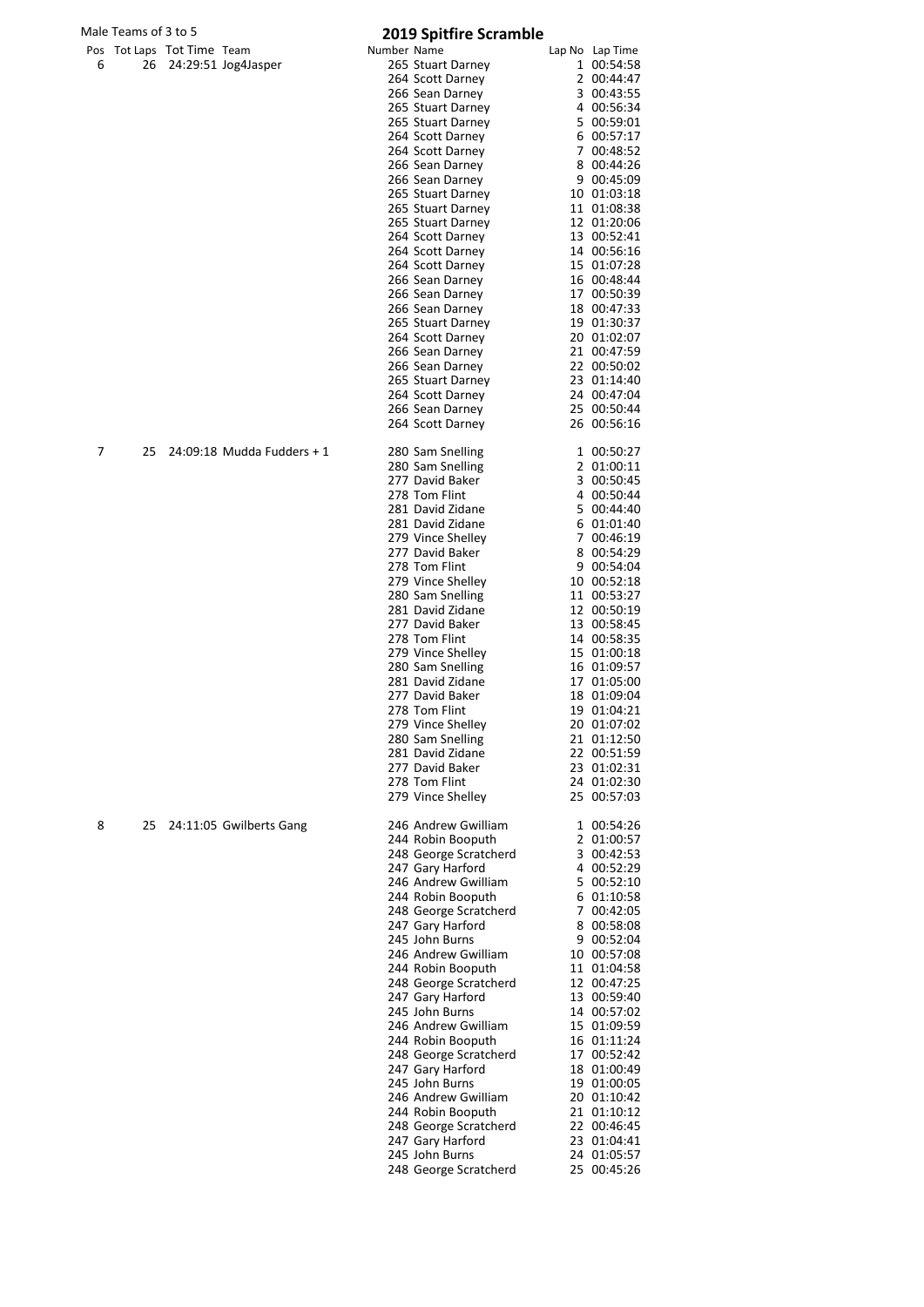|    | Male Teams of 3 to 5 |                            |                              |             | <b>2019 Spitfire Scramble</b>           |                            |
|----|----------------------|----------------------------|------------------------------|-------------|-----------------------------------------|----------------------------|
|    |                      | Pos Tot Laps Tot Time Team |                              | Number Name |                                         | Lap No Lap Time            |
| 9  |                      |                            | 24 23:03:05 Scrambled Legs 2 |             | 293 Colin Tricker                       | 1 00:41:58                 |
|    |                      |                            |                              |             | 292 Robin Smith<br>291 Colin Wilkins    | 2 00:57:43<br>3 00:46:04   |
|    |                      |                            |                              |             | 293 Colin Tricker                       | 4 00:43:08                 |
|    |                      |                            |                              |             | 292 Robin Smith                         | 5 01:05:15                 |
|    |                      |                            |                              |             | 291 Colin Wilkins                       | 6 00:50:15                 |
|    |                      |                            |                              |             | 293 Colin Tricker                       | 7 00:43:08                 |
|    |                      |                            |                              |             | 291 Colin Wilkins                       | 8 01:07:31                 |
|    |                      |                            |                              |             | 292 Robin Smith                         | 9 00:45:57                 |
|    |                      |                            |                              |             | 293 Colin Tricker                       | 10 00:42:29                |
|    |                      |                            |                              |             | 291 Colin Wilkins<br>292 Robin Smith    | 11 01:11:26<br>12 00:48:31 |
|    |                      |                            |                              |             | 293 Colin Tricker                       | 13 00:44:25                |
|    |                      |                            |                              |             | 291 Colin Wilkins                       | 14 01:37:57                |
|    |                      |                            |                              |             | 292 Robin Smith                         | 15 00:54:35                |
|    |                      |                            |                              |             | 293 Colin Tricker                       | 16 00:47:46                |
|    |                      |                            |                              |             | 293 Colin Tricker                       | 17 00:49:58                |
|    |                      |                            |                              |             | 291 Colin Wilkins                       | 18 01:50:21                |
|    |                      |                            |                              |             | 293 Colin Tricker                       | 19 00:50:56                |
|    |                      |                            |                              |             | 292 Robin Smith                         | 20 00:51:12                |
|    |                      |                            |                              |             | 293 Colin Tricker<br>291 Colin Wilkins  | 21 00:50:51<br>22 01:27:15 |
|    |                      |                            |                              |             | 292 Robin Smith                         | 23 01:02:04                |
|    |                      |                            |                              |             | 293 Colin Tricker                       | 24 00:52:20                |
|    |                      |                            |                              |             |                                         |                            |
| 10 |                      |                            | 24 24:19:37 Fit Squires      |             | 230 Bruce Mail                          | 1 00:56:47                 |
|    |                      |                            |                              |             | 231 Darren Radford                      | 2 00:52:20                 |
|    |                      |                            |                              |             | 228 Steve Constantinou<br>229 Ron Dobie | 3 00:49:23<br>4 00:53:24   |
|    |                      |                            |                              |             | 230 Bruce Mail                          | 5 00:56:07                 |
|    |                      |                            |                              |             | 231 Darren Radford                      | 6 00:56:09                 |
|    |                      |                            |                              |             | 228 Steve Constantinou                  | 7 00:50:45                 |
|    |                      |                            |                              |             | 229 Ron Dobie                           | 8 00:57:33                 |
|    |                      |                            |                              |             | 230 Bruce Mail                          | 9 00:57:46                 |
|    |                      |                            |                              |             | 231 Darren Radford                      | 10 00:52:29                |
|    |                      |                            |                              |             | 228 Steve Constantinou                  | 11 00:52:01                |
|    |                      |                            |                              |             | 229 Ron Dobie                           | 12 01:13:21                |
|    |                      |                            |                              |             | 230 Bruce Mail<br>231 Darren Radford    | 13 01:02:40<br>14 00:56:33 |
|    |                      |                            |                              |             | 231 Darren Radford                      | 15 01:09:01                |
|    |                      |                            |                              |             | 228 Steve Constantinou                  | 16 01:16:16                |
|    |                      |                            |                              |             | 230 Bruce Mail                          | 17 01:00:00                |
|    |                      |                            |                              |             | 228 Steve Constantinou                  | 18 00:59:32                |
|    |                      |                            |                              |             | 228 Steve Constantinou                  | 19 01:07:53                |
|    |                      |                            |                              |             | 229 Ron Dobie                           | 20 01:03:42                |
|    |                      |                            |                              |             | 230 Bruce Mail                          | 21 01:03:42<br>22 00:56:56 |
|    |                      |                            |                              |             | 231 Darren Radford<br>229 Ron Dobie     | 23 01:07:15                |
|    |                      |                            |                              |             | 229 Ron Dobie                           | 24 01:28:02                |
|    |                      |                            |                              |             |                                         |                            |
| 11 | 23                   |                            | 24:20:01 We have the runs    |             | 318 Tom Regan                           | 1 00:47:25                 |
|    |                      |                            |                              |             | 319 Dan Regan<br>315 Billy Bowness      | 2 00:55:59<br>3 01:05:31   |
|    |                      |                            |                              |             | 316 Gareth Davies                       | 4 00:48:24                 |
|    |                      |                            |                              |             | 317 Tony Goddard                        | 5 01:00:26                 |
|    |                      |                            |                              |             | 318 Tom Regan                           | 6 00:49:39                 |
|    |                      |                            |                              |             | 319 Dan Regan                           | 7 00:59:34                 |
|    |                      |                            |                              |             | 316 Gareth Davies                       | 8 00:50:44                 |
|    |                      |                            |                              |             | 318 Tom Regan                           | 9 00:50:50                 |
|    |                      |                            |                              |             | 315 Billy Bowness                       | 10 01:05:25                |
|    |                      |                            |                              |             | 319 Dan Regan<br>316 Gareth Davies      | 11 01:06:01<br>12 00:58:34 |
|    |                      |                            |                              |             | 317 Tony Goddard                        | 13 01:11:12                |
|    |                      |                            |                              |             | 317 Tony Goddard                        | 14 01:18:35                |
|    |                      |                            |                              |             | 318 Tom Regan                           | 15 01:19:56                |
|    |                      |                            |                              |             | 316 Gareth Davies                       | 16 01:23:03                |
|    |                      |                            |                              |             | 318 Tom Regan                           | 17 00:58:12                |
|    |                      |                            |                              |             | 319 Dan Regan                           | 18 01:03:40                |
|    |                      |                            |                              |             | 319 Dan Regan                           | 19 01:25:57                |
|    |                      |                            |                              |             | 316 Gareth Davies<br>318 Tom Regan      | 20 01:02:57<br>21 00:58:54 |
|    |                      |                            |                              |             | 317 Tony Goddard                        | 22 01:05:37                |
|    |                      |                            |                              |             | 316 Gareth Davies                       | 23 01:13:26                |
|    |                      |                            |                              |             |                                         |                            |